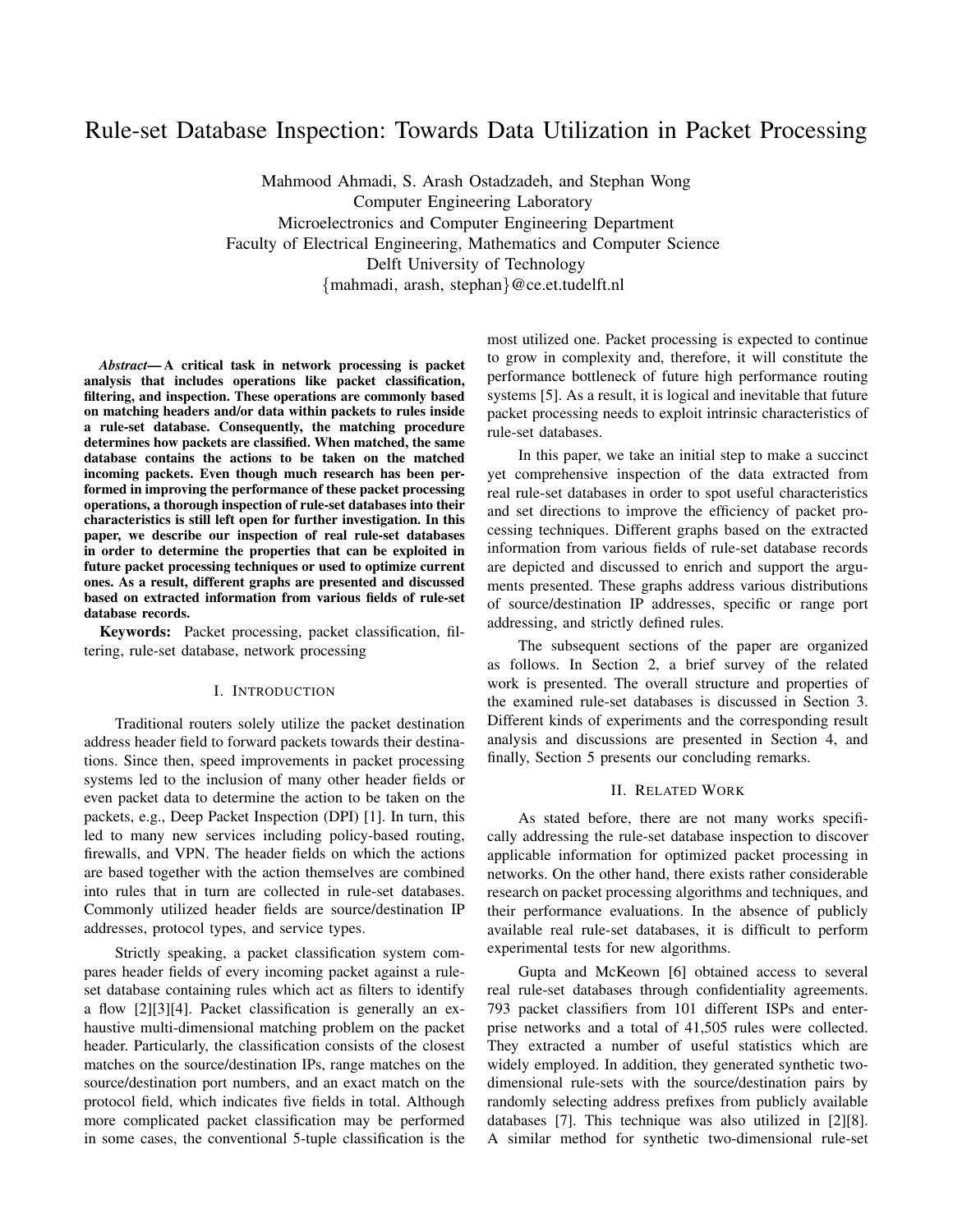generation with some modifications regarding wildcards controlling and prefix nesting is presented in [9]. Generating an augmented rule-set database from a sample collection of rules is also presented in [10]. The technique merely reproduces the IP prefix for rules keeping the remaining fields within the rules intact. The first work towards creating a benchmark for different application environments modeling is initiated in [11]. Later, based on the properties discussed in [11], several packet classification techniques are compared and evaluated in [12]. A thorough survey and framework is presented in [4] regarding a taxonomy based on high-level approaches to the packet classification problem.

Kounavis, et. al. [13] carried out an analysis of several rule-set databases and proposed a general framework for packet classification in network processors. Based on their analysis, observations were made about the dependency between the size of the rule-set database and the number of "partially specified" rules which utilize wildcards in the source/destination IPs. They determined that partially specified rules comprise a smaller proportion of the rule-set as the number of rules increases. In addition, observations were also made about the structure of partially specified rules, the number of matching rules for an incoming packet, and the proportion of application specific rules.

ClassBench [14] comprises a suite of tools for benchmarking packet classification algorithms and devices. It was developed due to the absence of a standard performance evaluation tool for the research community, serving to facilitate future research with a common basis for meaningful benchmarking. ClassBench consists of three tools: a filter set analyzer, a filter set generator, and a trace generator. The suite constructs a set of benchmark parameter files that describe relevant characteristics of a real rule-set database, generates a synthetic rule-set from a chosen parameter file and small set of high-level inputs, and provides the option to generate a sequence of packet headers to probe the synthetic rule-sets using the trace generator.

### III. RULE-SET DATABASES

In this section, we present the structure of rule-set databases and their properties. Generally, rule-set databases have fewer than a thousand predefined rules that reside in firewalls or routers. As network processing tends to move into core networks, it is expected that these databases expand to contain tens of thousands of rules or even more [6]. We performed our experiments with several real rule-set databases from Applied Research Laboratory in Washington University in St. Louis [14] provided by Internet Service Providers (ISPs), a network equipment vendor, and other researchers working in the field. The rule-set databases are different in size ranging from tens to thousands of rules. They are in one of the following formats:

ACL Access Control List - standard format for security, VPN, and NAT rule-sets for firewalls, and routers (enterprise, edge, and backbone)

- FW FireWall proprietary format for specifying security rule-sets for firewalls.
- IPC IP Chain decision tree format for security, VPN, and NAT filters for software-based systems.

In rule-set databases, each rule contains 5 fields defined as "*[Source IP address, Destination IP address, Source port, Destination port, Protocol]*" and the format is "*@[Source IP address prefix in dot-decimal notation]/[Prefix length] [Destination IP address prefix in dot-decimal notation]/[Prefix length] [Low source port] : [High source port] [Low destination port] : [High destination port] [Protocol value in hexadecimal]/[Protocol mask in hexadecimal]*". As an example, a rule in the rule-set database is defined like: *@204.152.188.80/28 204.152.188.64/28 67 : 67 67 : 67 0x11/0xff*.

Table I lists the fifteen rule-set databases used in our experiments and the number of rules in each of them. The rule-set databases *fw1*, *acl1*, and *ipc1* were extracted from real rule-sets and the others were generated by the ClassBench benchmark tool.

#### IV. EXPERIMENTAL RESULTS AND ANALYSIS

We conducted several experiments based on different packet header fields and criteria found in the rule-set databases to extract appropriate information to be utilized in packet processing techniques. The observations and discussions presented here are general and one is expected to incorporate them according to particular requirements and preferences taking into account their applications in various areas. We classified the relevant inspections which are presented in the following subsections. It should be noted that in the depicted diagrams and graphs, the observed values have been normalized according to the number of rule-set entries in the corresponding databases. A general discussion of the results can be found at the end of this section.

## *A. Source/Destination IP Addresses*

The distributions of source/destination IP address prefixes are depicted in Figure 1. From Figure 1 (a), we can observe that most of source IP addresses in the rule-set databases have long prefixes with 23 valid bits and up, except the 0-bit prefix which is quite common in rule-sets. The source IP addresses with 32 valid bits have the highest rank since most of the rules for the source IP addresses are applied with a specific IP address. Additionally, it is apparent that certain rules do not utilize any bits in their source IP address fields which means that they are employed to state general policies.

Figure 1 (b) depicts the destination IP address prefixes for different rule-set databases. We can observe that most of the destination IP addresses have long prefixes associated with them. The characteristic of destination IP addresses is similar to source IP addresses, however, there is a trend towards strictly specified addresses compared to 0-bit entries which was more visible in the source counterparts.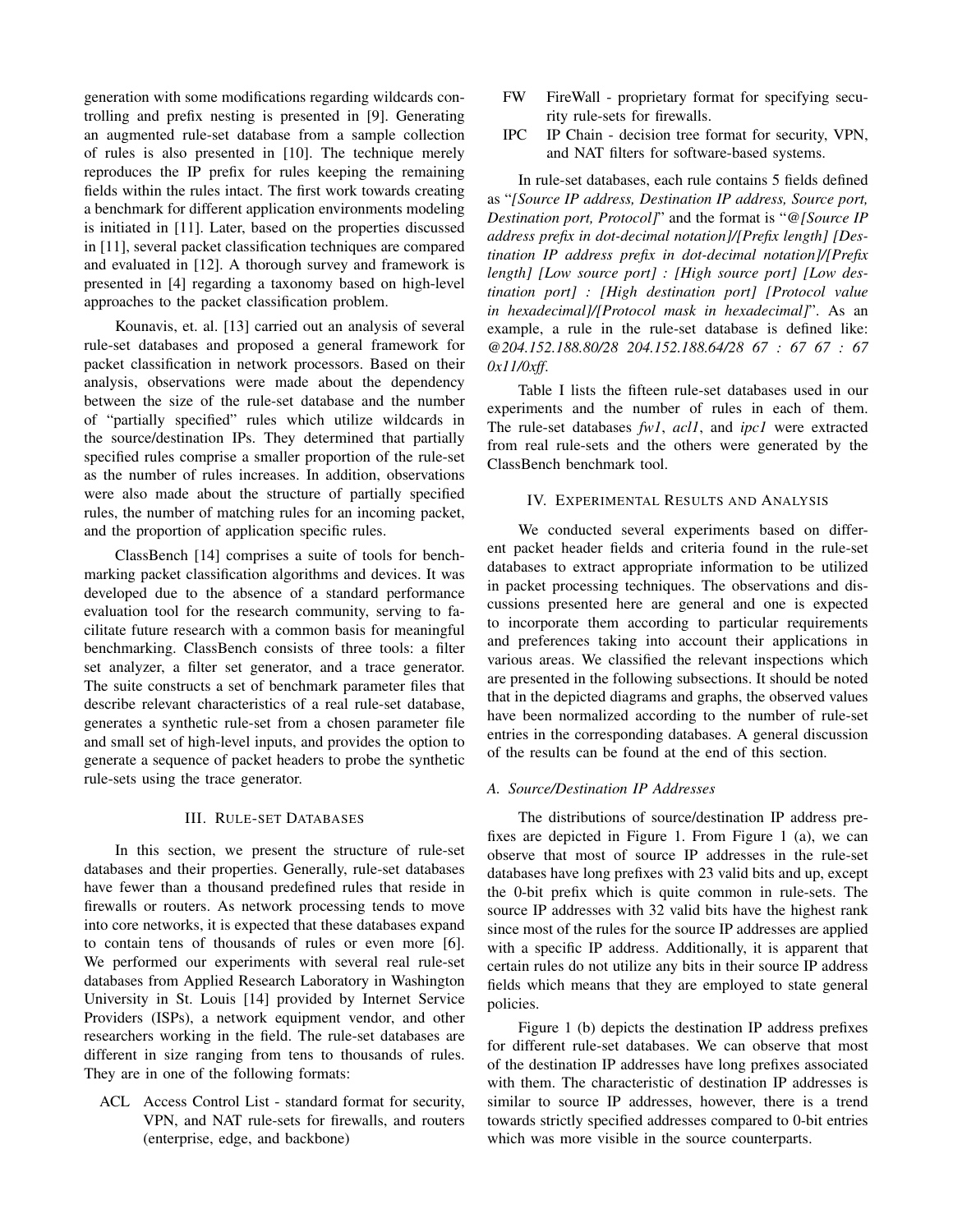| <b>Rule-set Database</b> | $f_{\rm W}$ 1-100 | $fwl-1k$ | $fwl-5k$ | $f_{\rm W}$ 1-10 $k$ | $f_{\rm W}1$ | acl1-100 | acl1-1k | acl1-5k |
|--------------------------|-------------------|----------|----------|----------------------|--------------|----------|---------|---------|
| Number of rules          |                   | 791      | 4653     | 9311                 | 266          | 98       | 916     | 4415    |
|                          |                   |          |          |                      |              |          |         |         |
| <b>Rule-set Database</b> | acl1-10k          | acl1     | ipc1-100 | ipc1-1k              | ipc1-5k      | ipc1-10k | ipc1    |         |

TABLE I RULE-SET DATABASES SPECIFICATIONS



Fig. 1. IP address prefix distribution (a) Valid bits of source IP addresses (b) Valid bits of destination IP addresses

Figure 2 demonstrates the percentage of strictly defined IP addresses compared to partially defined ones in different rule-set databases. For each database, four different kinds of rules are considered: rules with specific source IP addresses (prefix value equal to 32), specific destination IP addresses, both specified source/destination IPs, and strictly defined. By strictly defined we refer to the rules that have all the five fields specifically defined, i.e., no wildcard or range specifications. It is inferred that in the *acl1* database series most of the source and destination IP addresses (75 percent up to 90) are well defined. This is similarly the case for the *fw1* and *ipc1* databases but with a lower ratio (25 up to 70). The difference between specific source and destination IP addresses is substantial in *fw1* databases (the factor in nearly a half) compared to *acl1* and *ipc1*. There is a common feature in all databases and that is the nearly zero or less than one percentage of strictly defined rules. This means that most databases have strictly defined IP addresses but specify a range for their source and/or destination ports rather than a port number.

## *B. Source/Destination Ports*

The source port number distribution is depicted in Figure 3. Figure 3 (a) depicts the distribution of source port numbers in the *fw1* and the *acl1* rule-set databases. The lowest value for the source port distribution belongs to *fw1-1k*. Based on the experiment, the distribution of source port numbers for *acl1* rule-set databases are all the same. This is due to the fact that *acl1* rule-set database has been extracted from Access Control List in the firewalls and routers, therefore packets coming through all of the incoming ports are processed. We only depicted the graph for the *acl1*

(real rule-set database). Figure 3 (b) depicts a similar graph for the *ipc1* rule-set databases. From Figures 3 (a) and 3 (b), we can conclude that wide ranges of different port numbers appear in most of the rules. For a specific port number or a range of port numbers, the value 0.7 means that 70 percent of the total rules in the corresponding database cover that port number/range.

Moreover, we extracted the relevant data from the distribution of destination port numbers. It can be concluded that the values for destination port number distribution are lower than the source port number counterparts. In most network devices, the rules are defined considering a particular destination port number. On the contrary, the source ports are mostly defined as a range. As a result, the graphs show approximately double the value of source port number distribution compared to the destination port number one. All the databases exhibit more or less a similar behavior and their graphs are not depicted here to save space.

Subsequently, we investigated the range-size distributions of source/destination port numbers. The range-size specifies the distance between the starting and ending port numbers in a range. As an example, the range-size of the interval [10-110] with the starting value of '10' and ending value of '110' will be 101. Considering the observations, it was evident to conclude that there is a tendency towards wide ranges in source port numbers. The range-size '1' represents just a single port. The range-sizes greater than '2' and less than '536' were not recognized in any of the rule-set databases. Graph inspection for the range-size of different rule-set databases for the destination port numbers, shows that most range-sizes either have a very low or high values. Range-size with the value '1' appears more than other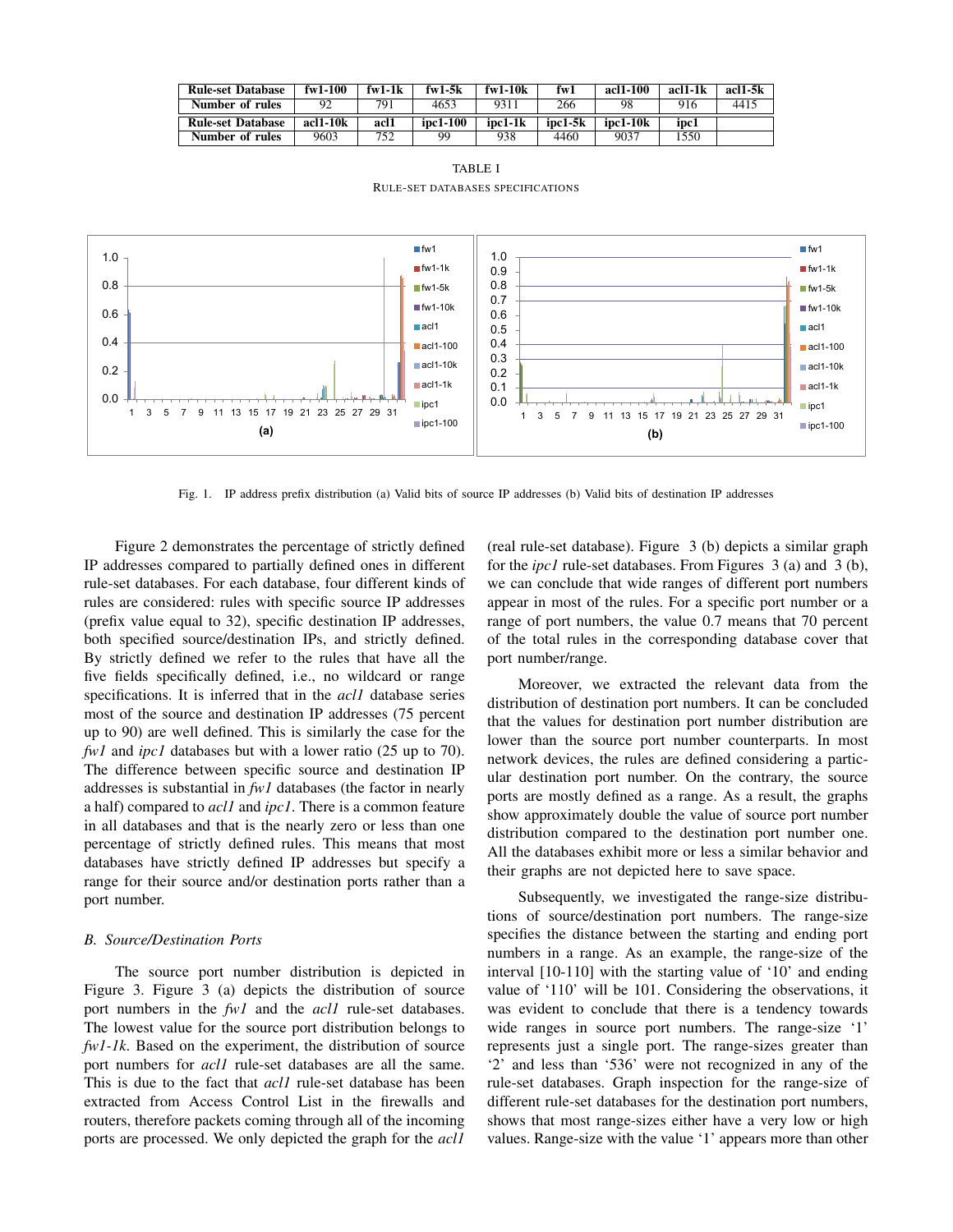

Fig. 2. Specifically vs partially defined rules in rule-set databases



Fig. 3. Source port number distribution (a) Source Port number distribution for *fw1* database series and *acl1* (b) Source port number distribution for *ipc1* database series

range-sizes. In other words, most of the rules are defined as specific destination port numbers and the remaining rules are generally defined with ranges of high values. As a final deduction, it is inferred that in most of the rules, source port numbers are defined with wide ranges and most of the destination port numbers are specified as particular port numbers.

Figure 4 depicts strictly defined source port number distribution in *fw1* rule-set databases. Only for 10 particular port numbers there exists rules that strictly address these ports. For port numbers not included in the diagram there are no specific addressing, i.e., no rule is strictly defined for majority of the ports. As interpreted from Figure 4, this specific addressing only contains less that 5 percent of the total addressing with the port numbers 123 and 53 having the lead. A similar diagram for *ipc1* rule-set databases is depicted in Figure 5. Here we have 27 port numbers, however, the overall specific utilization compared to the total definitions remains approximately the same with port numbers 161 and 53 on top of the list. The average value remains about 1 percent for these port numbers which is quite low. For the

*acl1* rule-set databases, there is no specific port addressing in the rules.

Figure 6 depicts strictly defined destination port number distribution in *fw1* rule-set database series. Compared to the counterpart diagram of source port numbers, it is not difficult to notice that the number of ports have increased substantially which is an indication of specific addressing of ports within destination IPs in firewall databases. 40 port numbers appear in the diagram. Not only the number of ports but the overall specific utilization is also increased considerable from less than 5 up to 30 percent.

## *C. Discussion*

A well-known hash-based algorithm in packet processing is the tuple space search. This technique groups different rules using simple or complex mappings and searches the IP packets in the formed tuples [15]. In the mapping process, the source and destination ports are mapped onto the tuple space using Range-ID and nesting level concept. We presented various observations and assertions in the previous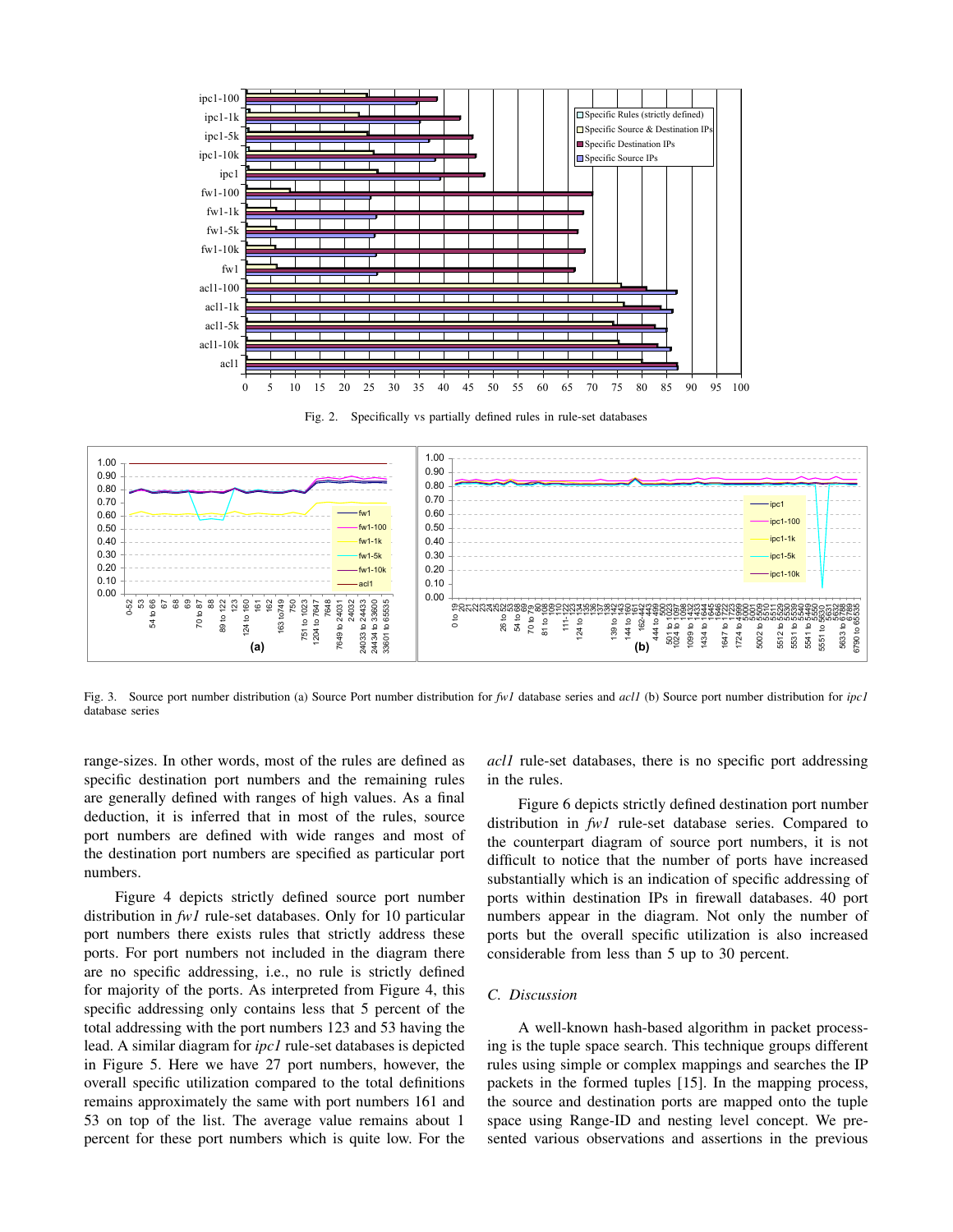

Fig. 4. Strictly defined source port number distribution in *fw1* rule-set database series



Fig. 5. Strictly defined source port number distribution in *ipc1* rule-set database series

subsections according to thorough inspection of data in ruleset databases. Utilization of the results of these analyses can lead to individual optimizations of the tuple space search algorithms. Based on particular distributions, these packet processing algorithms can be optimized using refined tuple space. In traditional tuple space, a search key is created using all of the fields in the rules or packet headers and this consequently increases the number of tuples created as well as the search time needed for optimal matching. By employing an even distribution of different fields and data grouping in a refined tuple space construction process, it is possible to take advantage of the range-formed data fields to efficiently perform the matching process in less time.

## V. CONCLUSION

In this paper, we presented a detailed inspection of the data extracted from real rule-set databases in order to discover characteristics that can be properly utilized in future packet processing methods as well as optimizing current ones. Several graphs based on the extracted information from various fields of rule-set database records were presented and discussed. Future packet processing applications are expected to benefit from specific rule-set properties. Therefore, it makes sense that packet classification systems exploit these characteristics to optimize their performances and improve their efficiencies in different aspects, but only to the extent that they do not lose their general applicability.

#### **REFERENCES**

- [1] S. Dharmapurikar, P. Krishnamurthy, T. S. Sproull, and J. W. Lockwood, "Deep Packet Inspection Using Parallel Bloom Filters," *IEEE Micro*, vol. 24, no. 1, pp. 52–61, 2004.
- [2] A. Feldmann and S. Muthukrishnan, "Tradeoffs for Packet Classification," in *Proc. Int'l IEEE Conf. INFOCOM*, vol. 3, 2000, pp. 1193– 1202.
- [3] P. Gupta and N. McKeown, "Algorithms for Packet Classification," *J. IEEE Network*, vol. 15, no. 2, pp. 24–32, March-April 2001.
- [4] D. E. Taylor, "Survey and Taxonomy of Packet Classification Techniques," *ACM Comput. Surv.*, vol. 37, no. 3, pp. 238–275, 2005.
- [5] D. Taylor and J. Turner, "Towards a Packet Classification Benchmark," Washington University, Department of Computer Science and Engineering, Tech. Rep. TR-WUCSE-2003-42, May 2003.
- [6] P. Gupta and N. McKeown, "Packet Classification on Multiple Fields," in *Proc. Int'l Conf. on Applications, Technologies, Architectures, and Protocols for Computer Communication*, 1999, pp. 147–160.
- [7] ——, "Packet Classification Using Hierarchical Intelligent Cuttings," *IEEE Micro*, vol. 20, no. 1, pp. 34–41, 2000.
- [8] F. Baboescu, P. Warkhede, S. Suri, and G. Varghese, "Fast Packet Classification for Two-dimensional Conflict-free Filters," *Comput. Networks*, vol. 50, no. 11, pp. 1831–1842, 2006.
- [9] F. Baboescu and G. Varghese, "Scalable Packet Classification," *IEEE/ACM Trans. Netw.*, vol. 13, no. 1, pp. 2–14, 2005.
- [10] F. Baboescu, S. Singh, and G. Varghese, "Packet Classification for Core Routers: Is There an Alternative to CAMs?" *22nd Annual Joint Conference of the IEEE Computer and Communications Societies (INFOCOM)*, vol. 1, pp. 53–63, April 2003.
- [11] T. Woo, "A Modular Approach to Packet Classification: Algorithms and Results," *19th Annual Joint Conference of the IEEE Computer and Communications Societies (INFOCOM)*, vol. 3, pp. 1213–1222, 2000.
- [12] V. Sahasranaman and M. Buddhikot, "Comparative Evaluation of Software Implementation of Layer-4 Packet Classification Schemes," in *ICNP '01: Proceedings of the Ninth International Conference on Network Protocols*. Washington, DC, USA: IEEE Computer Society, 2001, pp. 220–228.
- [13] M. Kounavis, A. Kumar, H. Vin, R. Yavatkar, and A. Campbell, "Directions in Packet Classification for Network Processors," *Second Workshop on Network Processors (NP2)*, february 2003.
- [14] D. Taylor and J. Turner, "ClassBench: A Packet Classification Benchmark," Department of Computer Science And Engineering, Washington University in St. Louis, Tech. Rep. WUCSE2004-28, May 2004.
- [15] V. Srinivasan, S. Suri, and G. Varghese, "Packet Classification Using Tuple Space Search," in *Proc. Conf. on Applications, Technologies, Architectures, and Protocols for Computer Communication*, 1999, pp. 135–146.